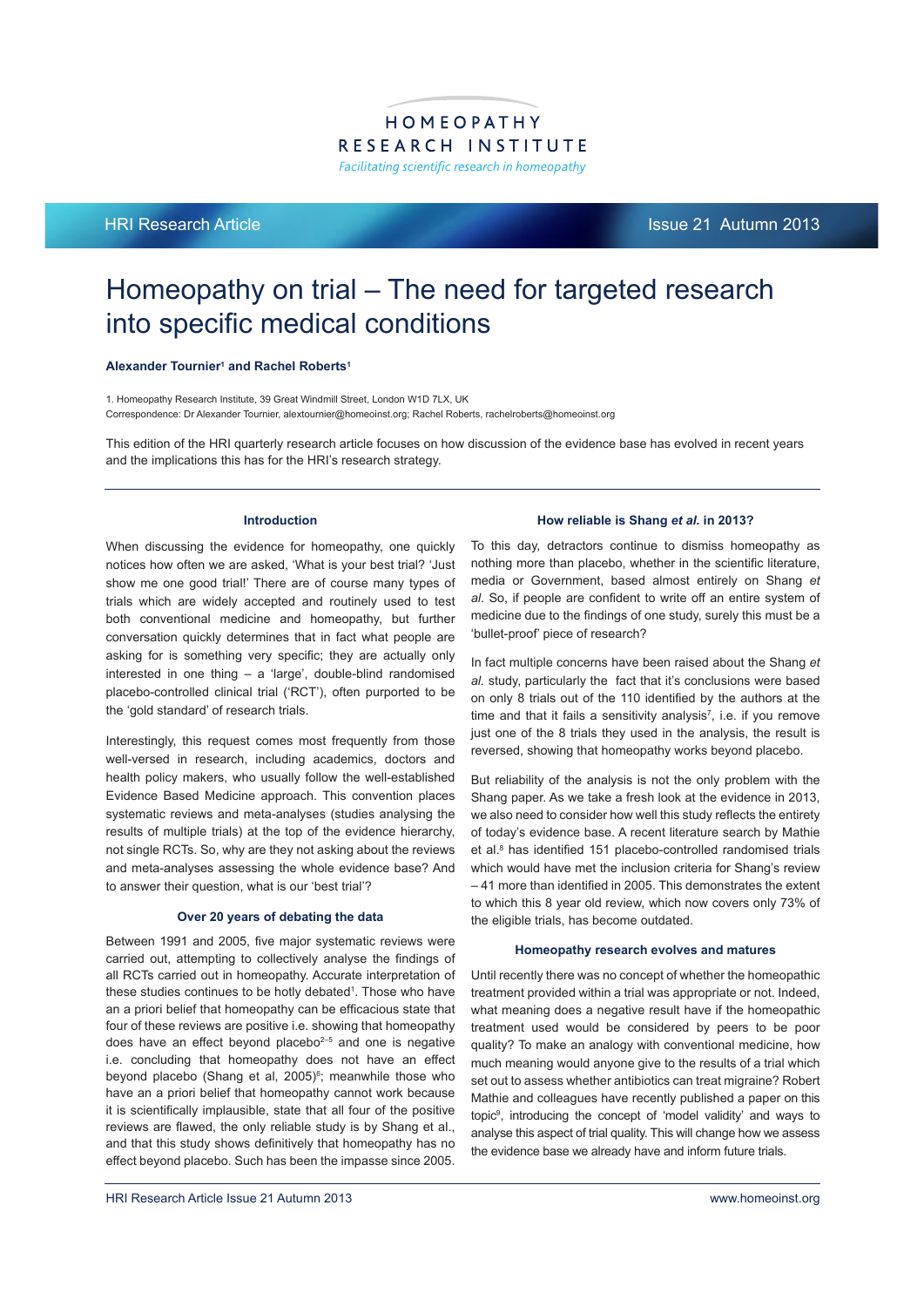#### **Homeopathy's 'best evidence' for a single condition**

In any system of medicine, one would expect some clinical trials to be positive and others to be negative, mapping out areas where treatments are useful and areas where they are not. So, the question is not so much about counting the total number of positive versus negative trials in homeopathy, as has so often been done in the past, but to ask, *"What is the best evidence that homeopathy can treat even a single medically relevant condition".* 

When looking at this question we can identify a number of clinical conditions where the research shows a clear trend in favour of homeopathy<sup>10</sup>. For example, the Cochrane review of homeopathy for the treatment and prevention of flu, shows that homeopathy is indeed able to treat flu ( $p=0.001$ ), though not prevent it<sup>11</sup>. One should also mention a meta-analysis of three placebo-controlled randomised trials involving a total of 242 children, which showed that individualised homeopathic treatment reduced the duration of acute diarrhea  $(P=0.008)^{13}$ .

The broadest evidence base relates to upper respiratory tract infections, where the consensus from some 29 trials (26 of which were positive) is that homeopathy is effective for conditions such as ear infections (acute otitis media), sinusitis and pharyngitis<sup>12</sup>.

Acute otitis media (AOM) is of particular clinical relevance in the UK, as it is among the commonest causes of children being brought to medical attention and the Department of Health is aiming to reduce inappropriate prescription of antibiotics for this condition<sup>15</sup>. Coupled with this, the existing research evidence is highly promising with eight positive studies<sup>12,16,17</sup>. Most recently an Indian team conducted a pilot study comparing individualised homeopathy with conventional care in 81 children suffering from AOM<sup>17</sup>. In the conventional group, all 40 patients (100%) were cured. In the homeopathy group, 38 patients (95%) were cured while 2 patients (5%) were lost to the last two followup. The authors concluded that individualised homeopathy is an effective conventional treatment in AOM, as there were no significant differences between groups.

When looking for our 'best trials' for homeopathy in a specific medical condition, it's also interesting to look at veterinary research. In an industrial farming setting, researchers in the Netherlands carried out an observer-blind, randomised placebo-controlled trial to assess the efficacy of homeopathic medicine *Coli 30K* in prevention of E.Coli diarrhoea in neonatal piglets. The results clearly showed an effect of the homeopathic medicine with only 3.8% of the homeopathy group suffering from diarrhoea compared to 23.8% in the control group  $(p<0.0001)^{14}$ . This is of particular interest when one considers that the medicine used was a so called 'ultra-high dilution' which should not contain any molecules.

#### **HRI's research strategy**

What we can say right now is that the trials described above are some of our 'best trials'. They are high quality, suitably blinded, randomised, placebo-controlled trials and they are positive. However, to provide definitive evidence acceptable to decisionmakers, more research is needed.

When one considers the general scarcity of research funding in homeopathy it is vital that resources be targeted to areas with maximal potential impact. In practical terms this means targeting common 'effectiveness gap' conditions for which conventional treatments are unsatisfactory. HRI is currently providing financial and/or academic support to a range of projects which meet these criteria e.g. attention deficit hyperactivity disorder (ADHD), depression and irritable bowel syndrome (IBS). For the reasons outlined above, childhood ear infections – aka acute otitis media – is an additional target for our future efforts.

## **Moving beyond the controversy**

Homeopathy will remain controversial until either its mechanism of action is understood or the body of evidence showing that homeopathy works for a specific clinical condition becomes undisputable. HRI is working with experts worldwide to promote research in both these directions, but answering the question, 'What can homeopathy treat?' is more immediately relevant to patients and clinicians and perhaps a more rapidly achievable goal.

What is emerging is the idea that it makes little sense to continue to put a whole system of medicine on trial by pointscoring; what does make sense is to concentrate our research efforts on a small number of the most promising clinical areas. Furthermore, if we can open up discussion between those on both sides of the debate to clarify the most appropriate research questions and trial designs before projects commence, then generating meaningful results – able to resolve the current impasse – becomes a realistic possibility.

# Find out more

The Homeopathy Research Institute (HRI) is a unique and innovative charity created to address the need for high quality scientific research in homeopathy. To learn more about HRI or to find out how you can help, please contact us:

| Join our mailing list | $\left  \cdot \right $ Donate online |
|-----------------------|--------------------------------------|
| info@homeoinst.org    | ● 0333 344 1660                      |
| Follow us on Twitter  | Like us on Facebook                  |